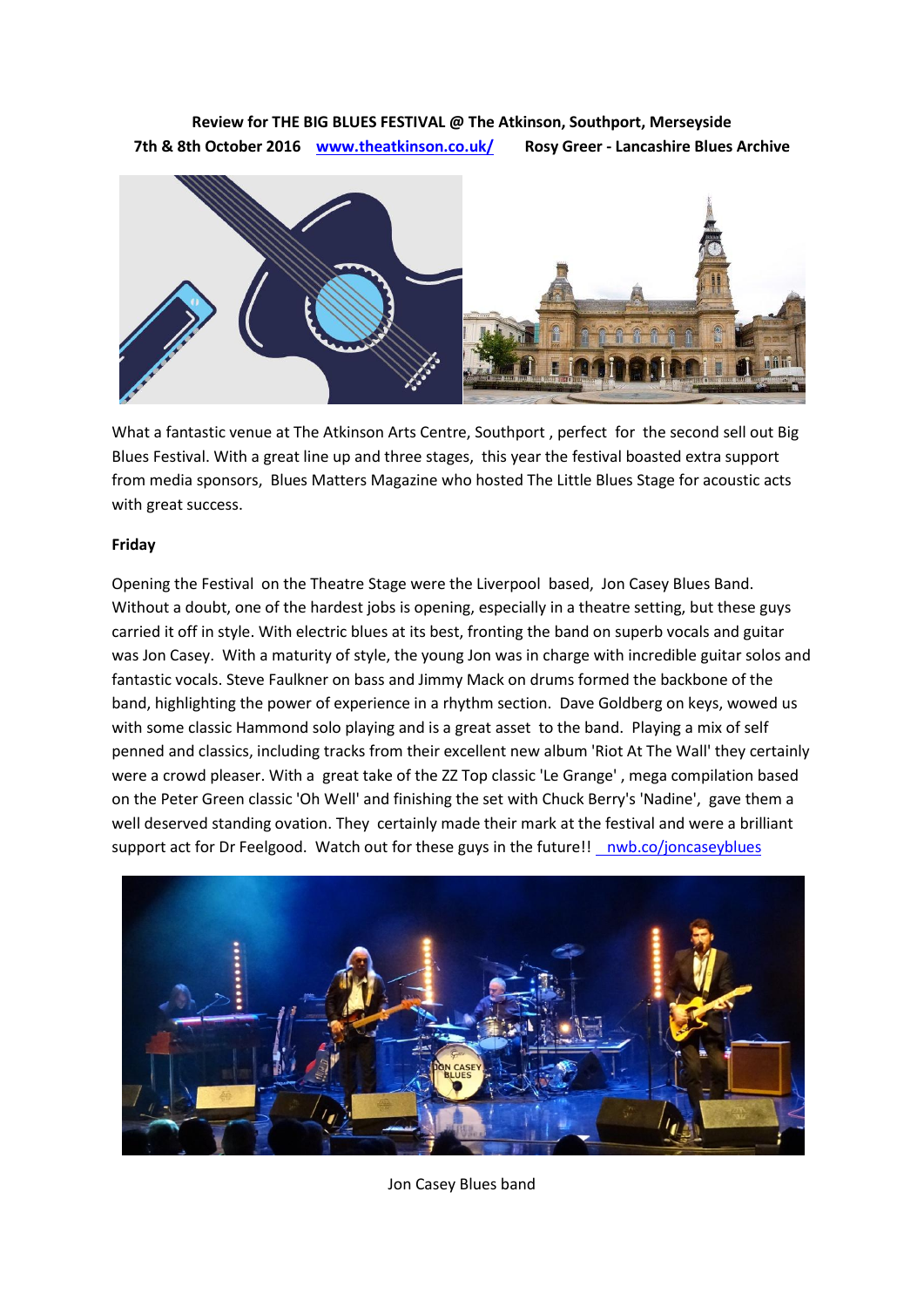The headline act for Friday were the long lived Dr Feelgood. Playing many of the classic Dr Feelgood numbers hosting energetic front man Robert Kane on vocals and harmonica. With Steve Walwyn on guitar, Phill Mitchell on bass and Kevin Morris on drums, they created the authentic sound of the original band, but with an edge. A great performance from an iconic band. [www.drfeelgood.org/](http://www.drfeelgood.org/)



Dr Feelgood

## **Saturday**

Throughout the afternoon acoustic artists had the opportunity to perform in the foyer on the Little Blues Stage. Ben Bassford from Nottingham, kicked off the afternoon with some classic roots blues and excellent vocals, finger picking and slide guitar. Charlie Hicks played some raw acoustic blues, entertaining folk visiting other areas of The Atkinson as well as festival goers. A seasoned acoustic player Michael Woods played some fine finger picking blues and a young lady, Joni Fuller played with a loop station, electric guitar, keyboard and violin giving with quite an impressive indie sound with some excellent vocals.

On the Studio Stage for the afternoon - less formal than the Theatre Stage - Dan Burnett from Harrogate, opened and played a brilliant solo set with superb vocals and piano. Nominated for Keyboard Player of the Year in the British Blues Awards in 2015 and 2016, Dan was well received at the festival with his fantastic voice, playing a mix of blues, soul and boogie woogie. [www.danburnett.co.uk/](http://www.danburnett.co.uk/)



Dan Burnett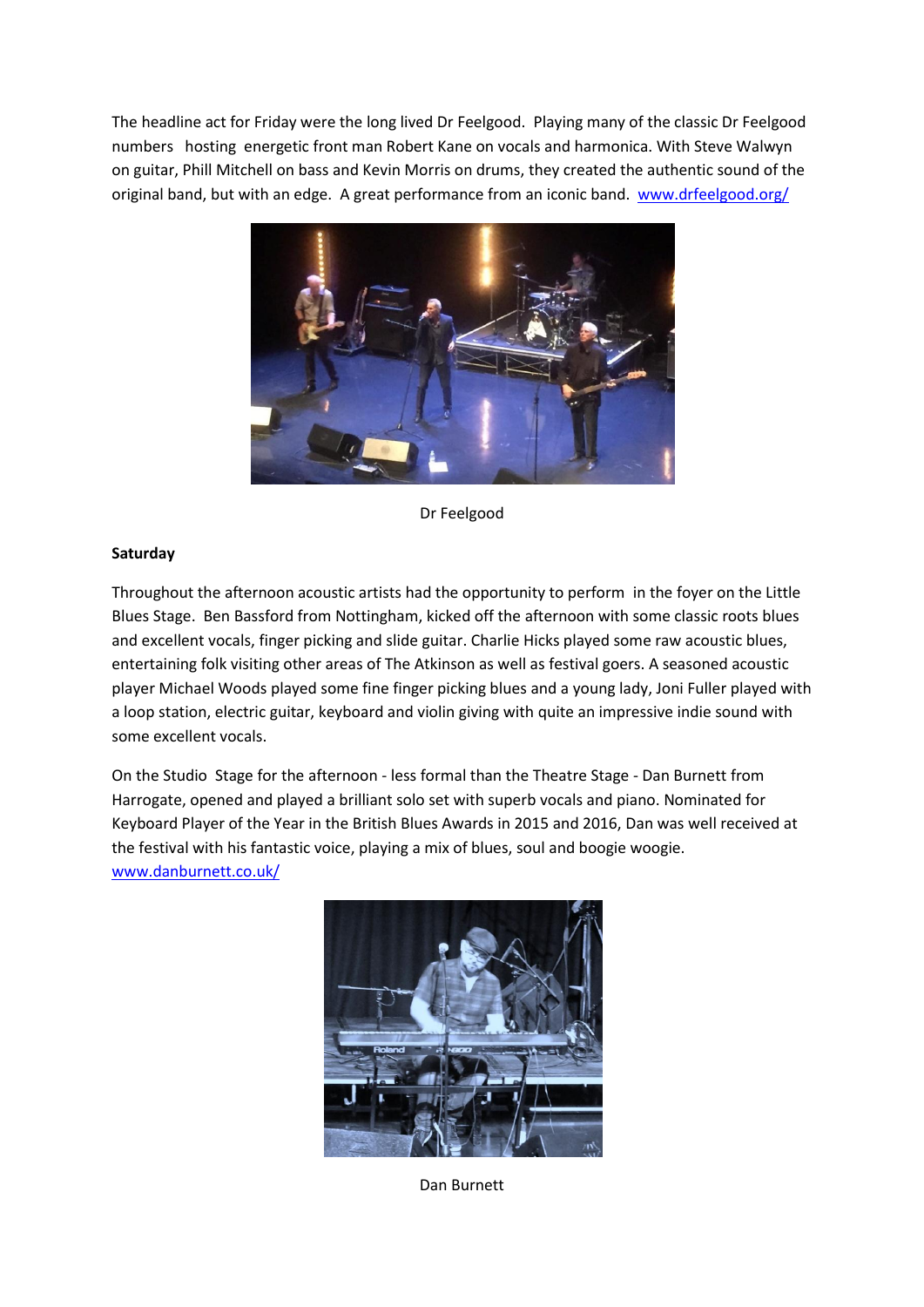Next on stage with a new line up, were Rosco Levee and Friends. Hailing from Kent, they played a mix of new material of southern country rock, with a leaning towards soul and blues rock. Plenty of well augmented slide guitar from both front men. <https://www.facebook.com/roscolevee/>



Rosco Levee and Friends

A treat from Alabama in the form of Lisa Mills was next to hit the boards. As a solo act today, she gave us superb country blues and gospel playing songs from Her current and previous albums Lisa has a fabulous voice with the ability sing the blues with raw power then turn on to a ballad with perfect pitch, especially when singing unaccompanied. An excellent set from a class performer. She has a new album on the table, 'Mama's Juke Book', country music taken from her mother's day. <http://lisamills.com/>



Lisa Mills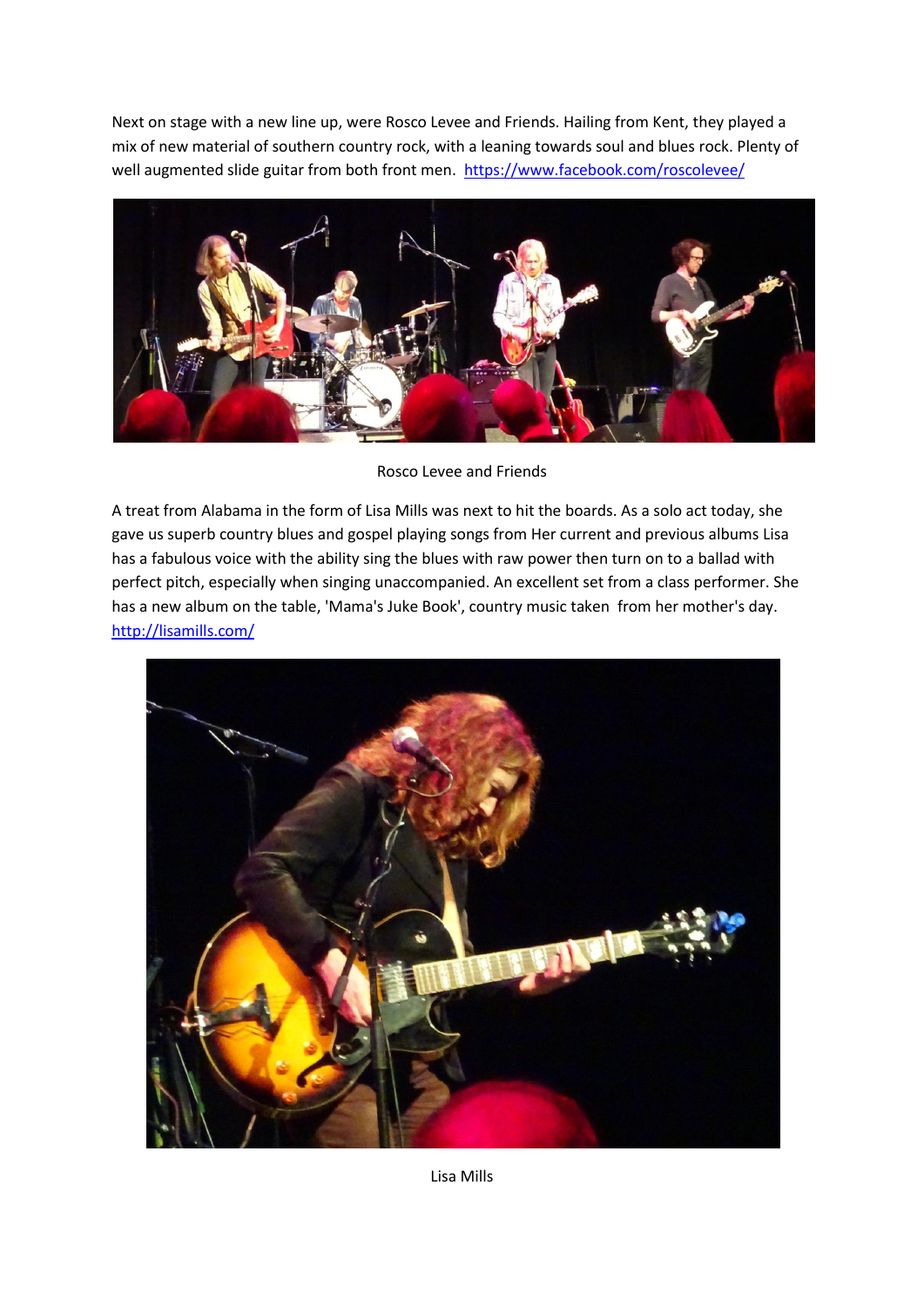The jewel in Liverpool's crown, the Connie Lush Band, were next to grace the stage. Award winning Connie is a highly acclaimed singer of the blues and with her exceptional band she gave a performance par excellence. With a mix of Connie's well known numbers and songs from her fantastic new album 'Renaissance' she certainly gave a performance to remember. Songs included the classic 'Lonely Avenue' , a beautiful but sad song 'Lonely Boy' with a finale of 'Blame It All On Me', the set also included many more wonderful numbers that all gained Connie and the band a standing ovation. All I can say is 'superb'!!! <http://www.connielush.com/>



Connie Lush Band

The headline act for the evening were the long serving Andy Fairweather Low and The Low Riders. On the Theatre Stage for this set, it was a trip down memory lane with many of the songs that Andy had been involved with for the past 50 years being performed, ranging from rock 'n roll, blues to pop classics. With the seasoned musicianship and experience of the band, it was always going to be a crowd pleaser. <http://andyfairweatherlow.com/>



Andy Fairweather Low and The Low Riders

The final bit of icing on the Atkinson's cake, came in the form of Michael Woods, playing exceptional blues, finger picking on acoustic resonator for a second time, but this time in the bar. Also another